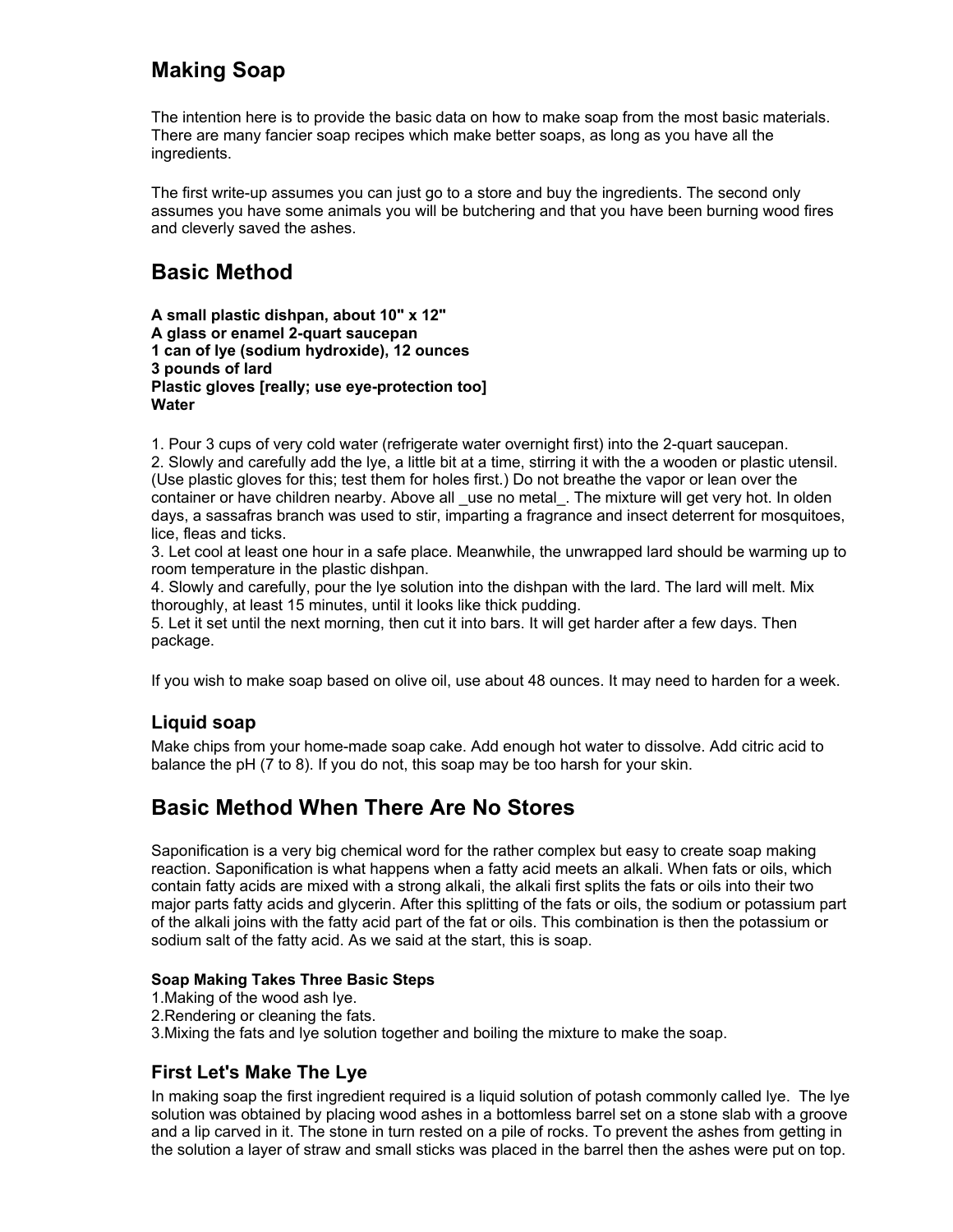The lye was produced by slowly pouring water over the ashes until a brownish liquid oozed out the bottom of the barrel. This solution of potash lye was collected by allowing it to flow into the groove around the stone slab and drip down into a clay vessel at the lip of the groove.

Some colonists used an ash hopper for the making of lye instead of the barrel method. The ash hopper, was kept in a shed to protect the ashes from being leached unintentionally by a rain fall. Ashes were added periodically and water was poured over at intervals to insure a continuous supply of lye. The lye dripped into a collecting vessel located beneath the hopper.

[Use whatever you have available or can make.]

### **Now The Fats Are Prepared**

The preparation of the fats or grease to be used in forming the soap is the next step. This consists of cleaning the fats and grease of all other impurities contained in them.

The cleaning of fats is called rendering and is the smelliest part of the soap making operation. Animal fat, when removed from the animals during butchering, must be rendered before soap of any satisfactory quality can be made from it. This rendering removes all meat tissues that still remain in the fat sections. Fat obtained from cattle is called tallow while fat obtained from pigs is called lard.

If soap is being made from grease saved from cooking fires, it is also rendered to remove all impurities that have collected in it. The waste cooking grease being saved over a period of time without the benefits of refrigeration usually become rancid, so this cleaning step is very important to make the grease sweeter. It will result in a better smelling soap. The soap made from rancid fats or grease will work just as well as soap made from sweet and clean fats but not be as pleasant to have around and use.

To render, fats and waste cooking grease are placed in a large kettle and an equal amount of water is added. Then the kettle is placed over the open fire outdoors. Soap making is an outside activity. The smell from rendering the fats is too strong to wish in anyone's house. The mixture of fats and water are boiled until all the fats have melted. After a longer period of boiling to insure completion of melting the fats, the fire is stopped and into the kettle is placed another amount of water about equal to the first amount of water. The solution is allowed to cool down and left over night. By the next day the fats have solidified and floated to the top forming a layer of clean fat. All the impurities being not as light as the fat remain in water underneath the fat.

You may have observed this in your own kitchen. When a stew or casserole containing meat has been put in the refrigerator, you could see the next day the same fat layer.

#### **Finally The Soap Making Can Begin**

In another large kettle or pot the fat is placed with the amount of lye solution determined to be the correct amount. This is easier said than done. We will discuss it more later. Then this pot is placed over a fire again outdoors and boiled. This mixture is boiled until the soap is formed. This is determined when the mixture boils up into a thick frothy mass, and a small amount placed on the tongue causes no noticeable "bite". This boiling process could take up to six to eight hours depending on the amount of the mixture and the strength of the lye.

### **Soft and Hard Soap**

Soap made with wood ash lye does not make a hard soap but only a soft soap. When the fire is put out and the soap mixture allowed to cool, the next day reveals a brown jelly like substance that feels slippery to the touch, makes foam when mixed with water, and cleans. This is the soft soap the colonists had done all their hard work to produce. The soft soap is then poured into a wooden barrel and ladled out with a wooden dipper when needed. To make hard soap, common salt is thrown in at the end of the boiling. If this is done a hard cake of soap forms in a layer at the top of the pot. As common salt may be expensive and hard to get, it is not usually wasted to make hard soap. Common salt is more valuable to give to the livestock and the preserving of foods. Soft soap works just as well as hard and for these reasons the colonists, making their own soap, did not make hard soap bars.